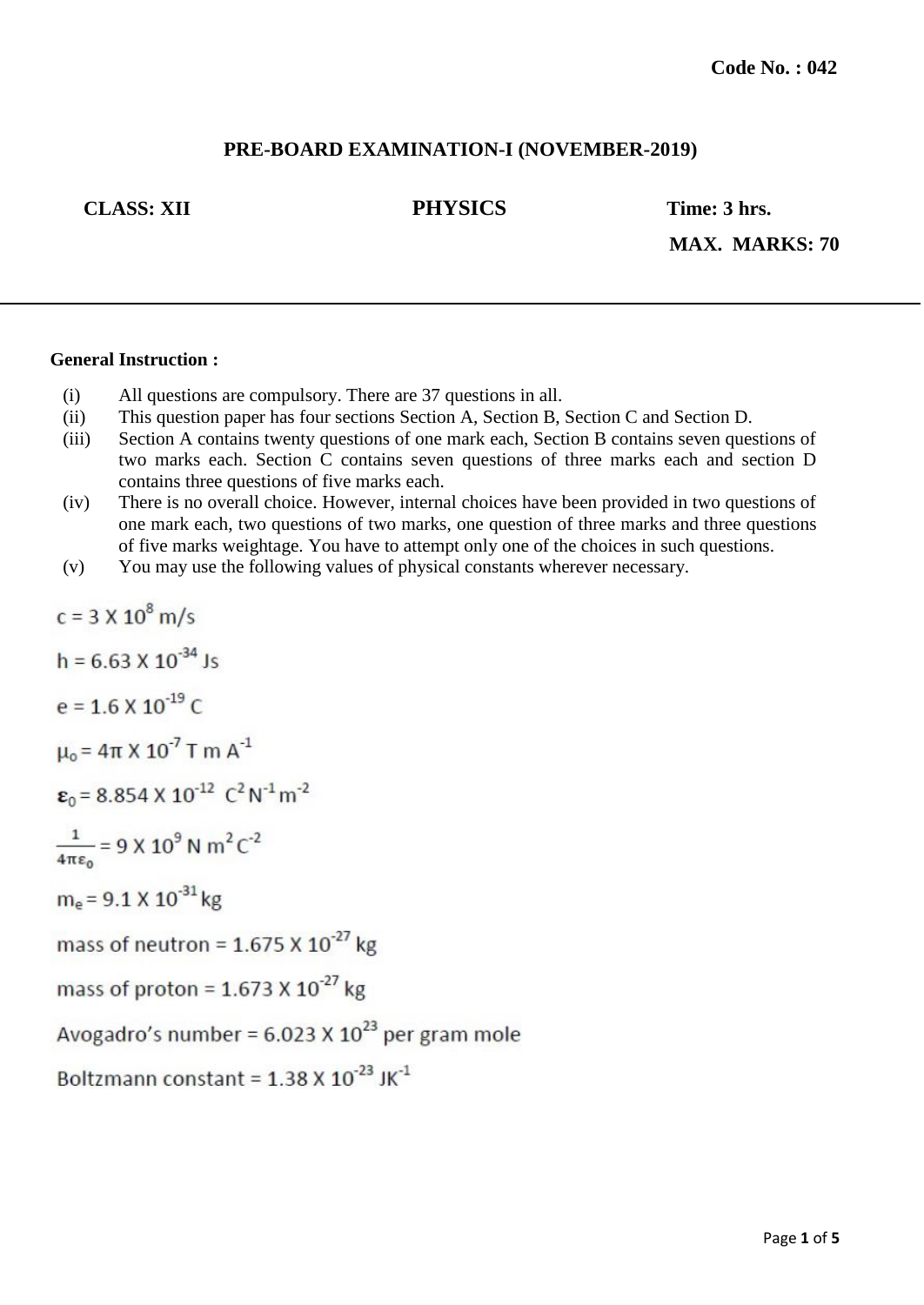# **SECTION A**

# **Directions (Q1-Q10) Select the most appropriate option from those given below each question.**

| 1)  | Charge on a conducting metal sphere present at : -<br>(a) On the surface of sphere (b) Inside the sphere<br>(c) Outside the sphere (d) both inside and outside of sphere                                                                                                                  | $\mathbf{1}$ |
|-----|-------------------------------------------------------------------------------------------------------------------------------------------------------------------------------------------------------------------------------------------------------------------------------------------|--------------|
| 2)  | To convert a moving coil galvanometer into an ammeter of given range, we must connect:<br>(a) A suitable low resistance in series (b) A suitable low resistance in parallel<br>(c) A suitable high resistance in parallel (d) A suitable high resistance in series                        | $\mathbf{1}$ |
| 3)  | If distance between two current-carrying wires is doubled, then force between them is<br>(a) halved (b) doubled (c) tripled (d) quadrupled                                                                                                                                                | $\mathbf{1}$ |
| 4)  | The domain formation is a necessary feature of<br>(a) diamagnetism (b) paramagnetism (c) ferromagnetism (d) all of these                                                                                                                                                                  | $\mathbf{1}$ |
| 5)  | A metallic cylinder is held vertically and then or small magnet is dropped along its axis. It will<br>fall with-<br>(a) acceleration a>g (b) acceleration a <g (c)="" (d)="" a="0&lt;/td" acceleration="" constant="" velocity=""><td><math>\mathbf{1}</math></td></g>                    | $\mathbf{1}$ |
| 6)  | High voltage transmission line is preferred as<br>(a) Its appliances are less costly<br>(b) Thin power cables are required<br>(d) Power loss is very less<br>(c) Idle current very low                                                                                                    | $\mathbf{1}$ |
| 7)  | What is wavelength of signal weather frequency of 300 megahertz?<br>(a) $2m$ (b) $20m$ (c) $10m$ (d) $1m$ .                                                                                                                                                                               | $\mathbf{1}$ |
| 8)  | When diameter of objective of an astronomical telescope is doubled, its limit of resolution is<br>(a) doubled (b) one fourth (c) halved (d) unaffected                                                                                                                                    | $\mathbf{1}$ |
| 9)  | Optical fibres are based on the phenomenon of<br>(a) reflection (b) refraction (c) dispersion (d) total internal reflection.                                                                                                                                                              | $\mathbf{1}$ |
| 10) | In a Young's double slit experiment, the separation between the slits is 0.1 mm, the wavelength of<br>light used is 600nm and the interference pattern is observed on a screen 1m away. Find the<br>separation between bright fringes.<br>(a) $6.6$ mm (b) $6.0$ mm (c) $6$ m (d) $60$ cm | $\mathbf{1}$ |
|     | Directions (Q11-Q15) Fill in the blanks with appropriate answer.                                                                                                                                                                                                                          |              |
| 11) | The phase difference between two waves in $\frac{ }{ }$ interference is given as an even multiple of $\pi$ .<br><b>OR</b>                                                                                                                                                                 | $\mathbf{1}$ |
|     | During reflection or refraction of light, _________ remains unchanged.                                                                                                                                                                                                                    |              |
| 12) | radiation provided its intensity remains unchanged.                                                                                                                                                                                                                                       | $\mathbf{1}$ |
| 13) | A radioactive isotope of silver has half life of 20 minutes. The fraction of the original activity that<br>remain after one hour is ________________.                                                                                                                                     | $\mathbf{1}$ |
| 14) |                                                                                                                                                                                                                                                                                           | $\mathbf{1}$ |
| 15) | The angle of scattering $\theta$ for zero value of impact parameter b is ___________.                                                                                                                                                                                                     |              |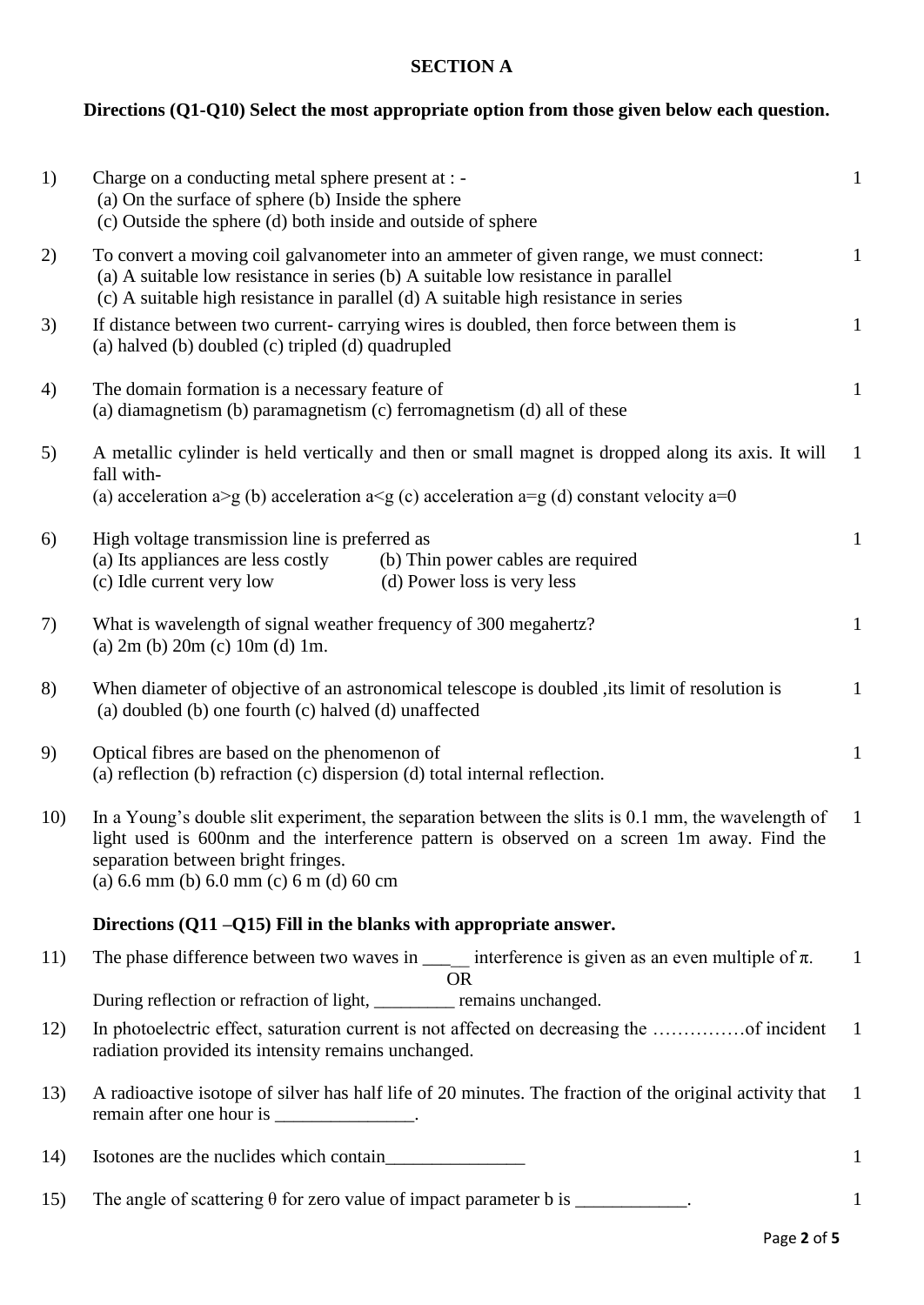#### **Directions (Q16 –Q20)Answer the following :**

- 16) Calculate the de-Broglie wavelength associated with an electron when it is accelerated through a potential difference of 100 V 1
- 17) Zener diode is used in reverse bias. How does the thickness of the depletion layer change when its reverse bias is increased? 1
- 18) What is the output frequency of the signal in full wave rectifier if the input frequency is 50 Hz? 1
- 19) What is the reason for the formation of depletion region in P-N junction diode 1
- 20) From the information of energy band gaps of diodes, how do you decide which can be light emitting diodes? 1

### **OR**

Give any one advantage of LEDs over conventional incandescent low power lamps

#### **SECTION B**

- 21) Draw a plot showing the variation of (i) electric field (E) and (ii) electric potential (V) with distance r due to a point charge Q. 2
- 22) Following circuit was set up in a meter bridge experiment to determine the value X of an unknown resistance. 2



**(a)** Write the formula to be used for finding X from the observations.

**(b)** If the resistance R is increased, what will happen to balancing length?

- 23) (a) What is the importance of a radial magnetic field and how is it produced?
	- (b) Why is it that while using a moving coil galvanometer as a voltmeter a high resistance in series is required whereas in an ammeter a shunt is used?
- 24) The susceptibility of a magnetic material is  $-2.6 \times 10^{-5}$ . Identify the type of magnetic material and state its two properties. 2

#### **OR**

A circular coil of N turns and radius R carries a current I. It is unwound and rewound to make another coil of radius R/2, current I remaining the same. Calculate the ratio of the magnetic moments of the new coil and the original coil.

- 25) When an ideal capacitor is charged by a dc battery, no current flows. However, when an ac source is used, the current flows continuously. Howdoes one explain this, based on the concept of displacement current ? 2
- 26) The work function of Cs is 2.14eV.Find (a) threshold frequency for Cs (b) Wavelength of incident light if the photo current is brought to zero by stopping potential of 0.6 V. 2

2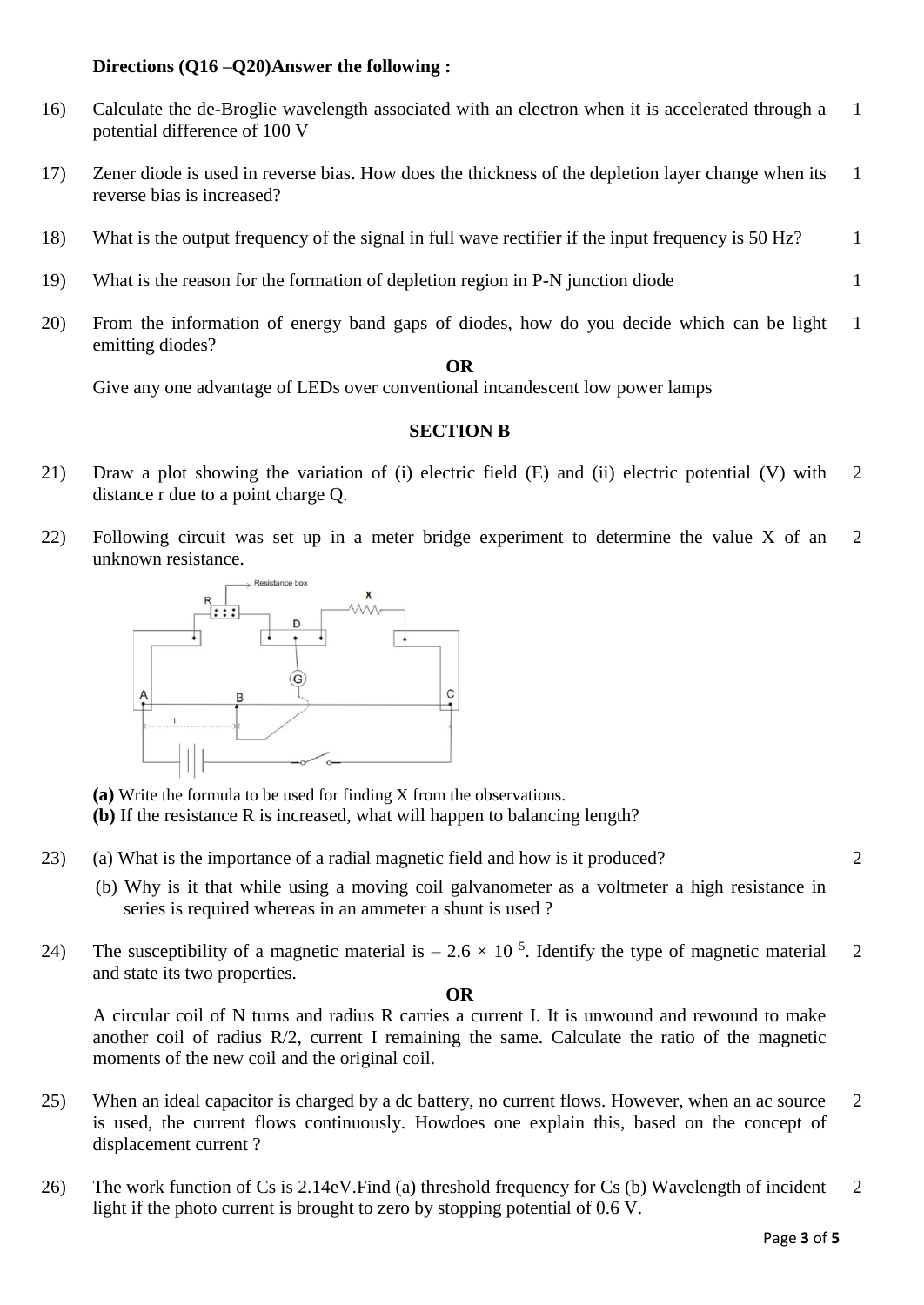**OR**

Energy of electron in first excited state in Hydrogen atom is -3.4eV. Find KE and PE of electron in the ground state.

#### **SECTION C**

28) Define electric flux and write its SI unit. The electric field components in the figure shown are :  $Ex = \alpha x$ ,  $Ey = 0$ ,  $Ez = 0$  where  $\alpha = 100$  N/Cm. Calculate the charge within the cube, assuming a = 0.1m. 3



**OR**

An electron falls through a distance of 1.5 cm in a uniform electric field of magnitude  $2.0 \times 10^4$ N/C (Fig. a)



Calculate the time it takes to fall through this distance starting from rest.



If the direction of the field is reversed (fig. b) keeping its magnitude unchanged, calculate the time taken by a proton to fall through this distance starting from rest.

29) Using Kirchhoff's rules, calculate the potential difference between B and D in the circuit diagram as shown in the figure. 3



30) The figure shows a series LCR circuit with  $L = 5.0$  H,  $C = 80$ μF,  $R = 40$  Ω connected to a variable frequency 240V source. Calculate

(i) The angular frequencyof the source which drives the circuit at resonance.

- (ii) The current at the resonating frequency.
- (iii)The rms potential drop across the capacitor at resonance.



3